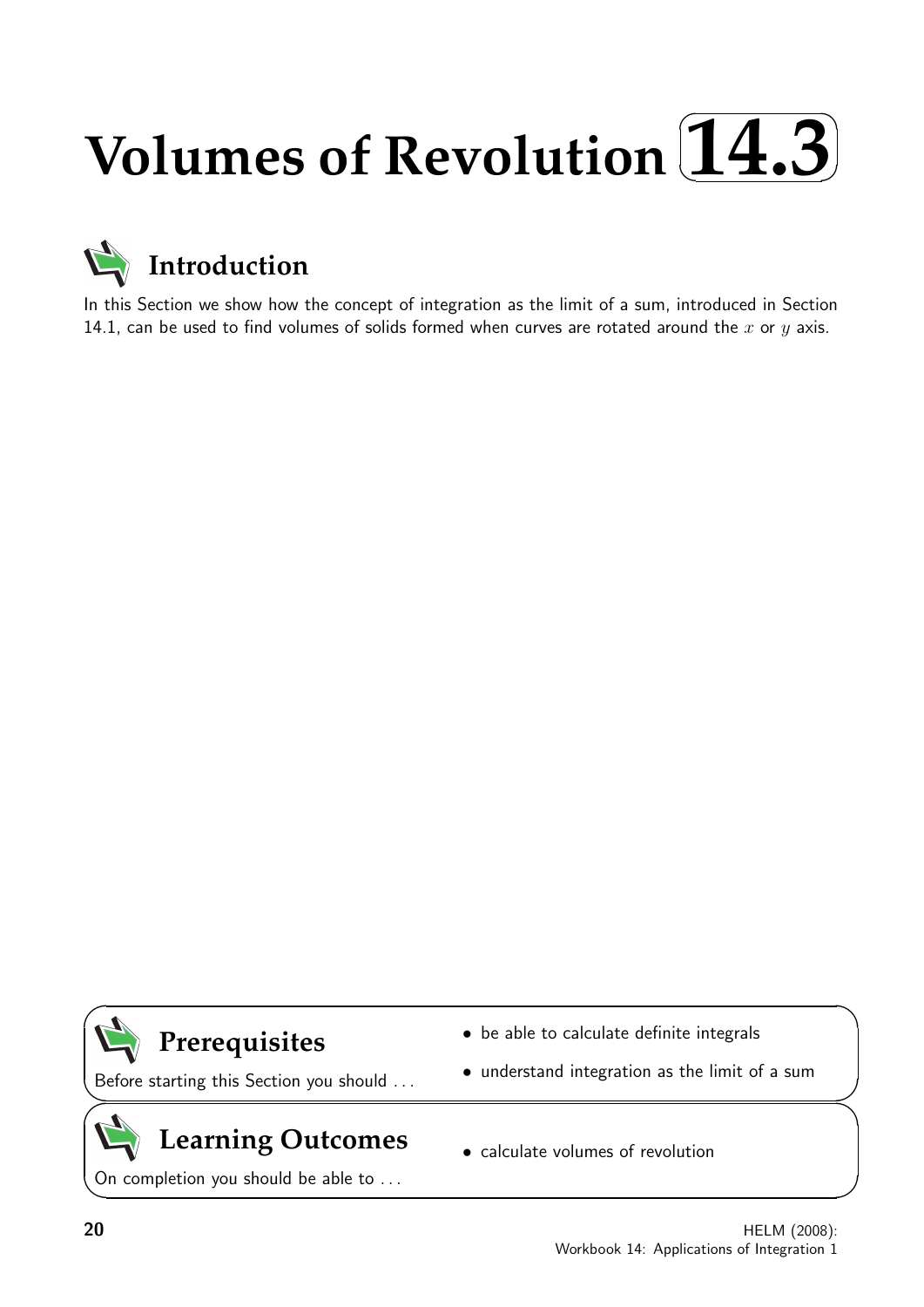## **1. Volumes generated by rotating curves about the x-axis**

Figure 8 shows a graph of the function  $y = 2x$  for x between 0 and 3.



**Figure 8**: A graph of the function  $y = 2x$ , for  $0 \le x \le 3$ 

Imagine rotating the line  $y = 2x$  by one complete revolution (360<sup>0</sup> or  $2\pi$  radians) around the x-axis. The surface so formed is the surface of a cone as shown in Figure 9. Such a three-dimensional shape is known as a solid of revolution. We now discuss how to obtain the volumes of such solids of revolution.



**Figure 9:** When the line  $y = 2x$  is rotated around the axis, a solid is generated



Find the volume of the cone generated by rotating  $y = 2x$ , for  $0 \le x \le 3$ , around the  $x$ -axis, as shown in Figure 9.

In order to find the volume of this solid we assume that it is composed of lots of thin circular discs all aligned perpendicular to the  $x$ -axis, such as that shown in the diagram. From the diagram below we note that a typical disc has radius  $y$ , which in this case equals  $2x$ , and thickness  $\delta x$ .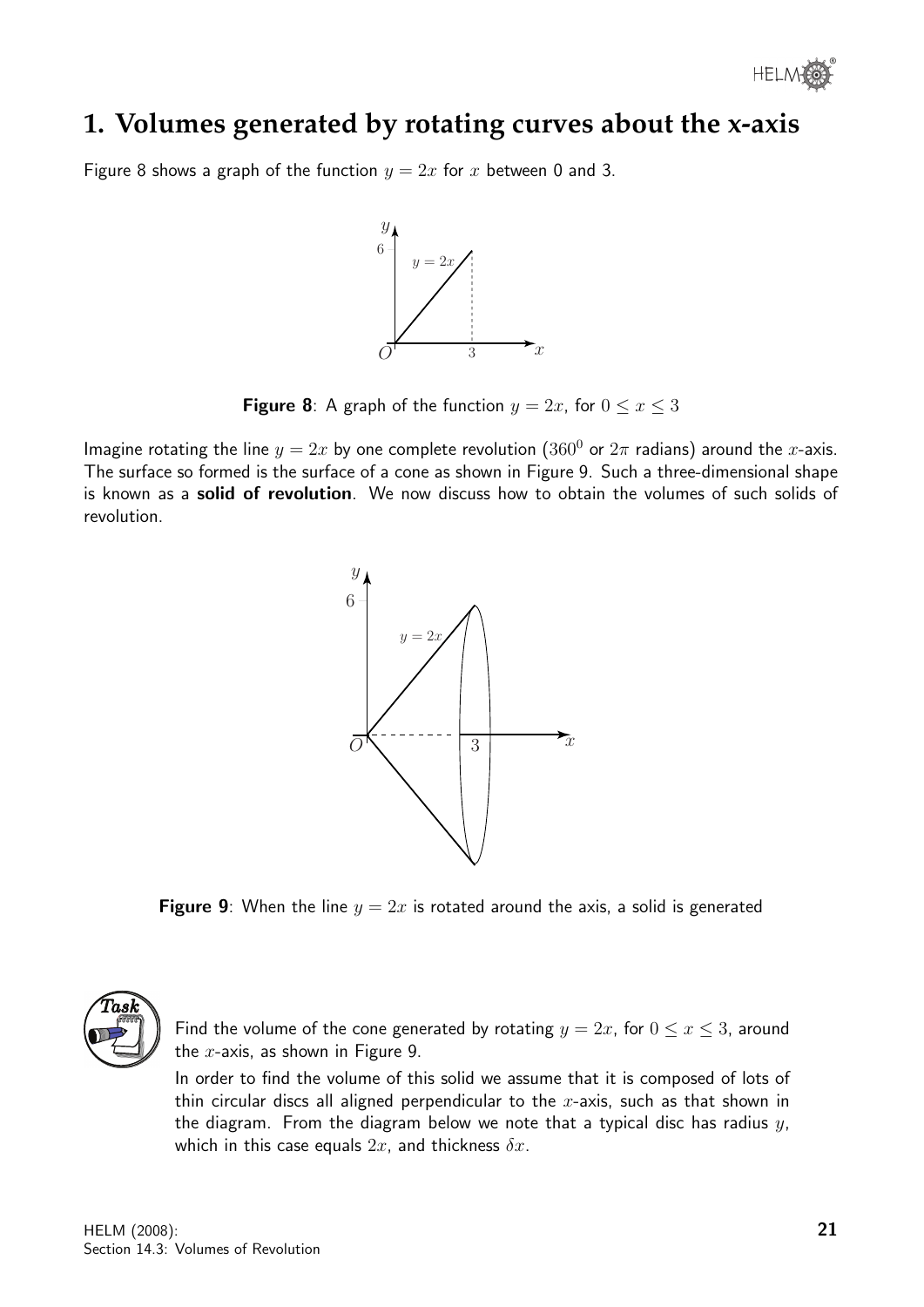

The cone is divided into a number of thin circular discs.

The volume of a circular disc is the circular area multiplied by the thickness.

Write down an expression for the volume of this typical disc:

**Your solution**  
**Answer**  

$$
\pi(2x)^2 \delta x = 4\pi x^2 \delta x
$$

To find the total volume we must sum the contributions from all discs and find the limit of this sum as the number of discs tends to infinity and  $\delta x$  tends to zero. That is

$$
\lim_{\delta x \to 0} \sum_{x=0}^{x=3} 4\pi x^2 \delta x
$$

This is the definition of a definite integral. Write down the corresponding integral:

Your solution

Answer

 $\int_0^3$ 0  $4\pi x^2 dx$ 

Find the required volume by performing the integration:

Your solution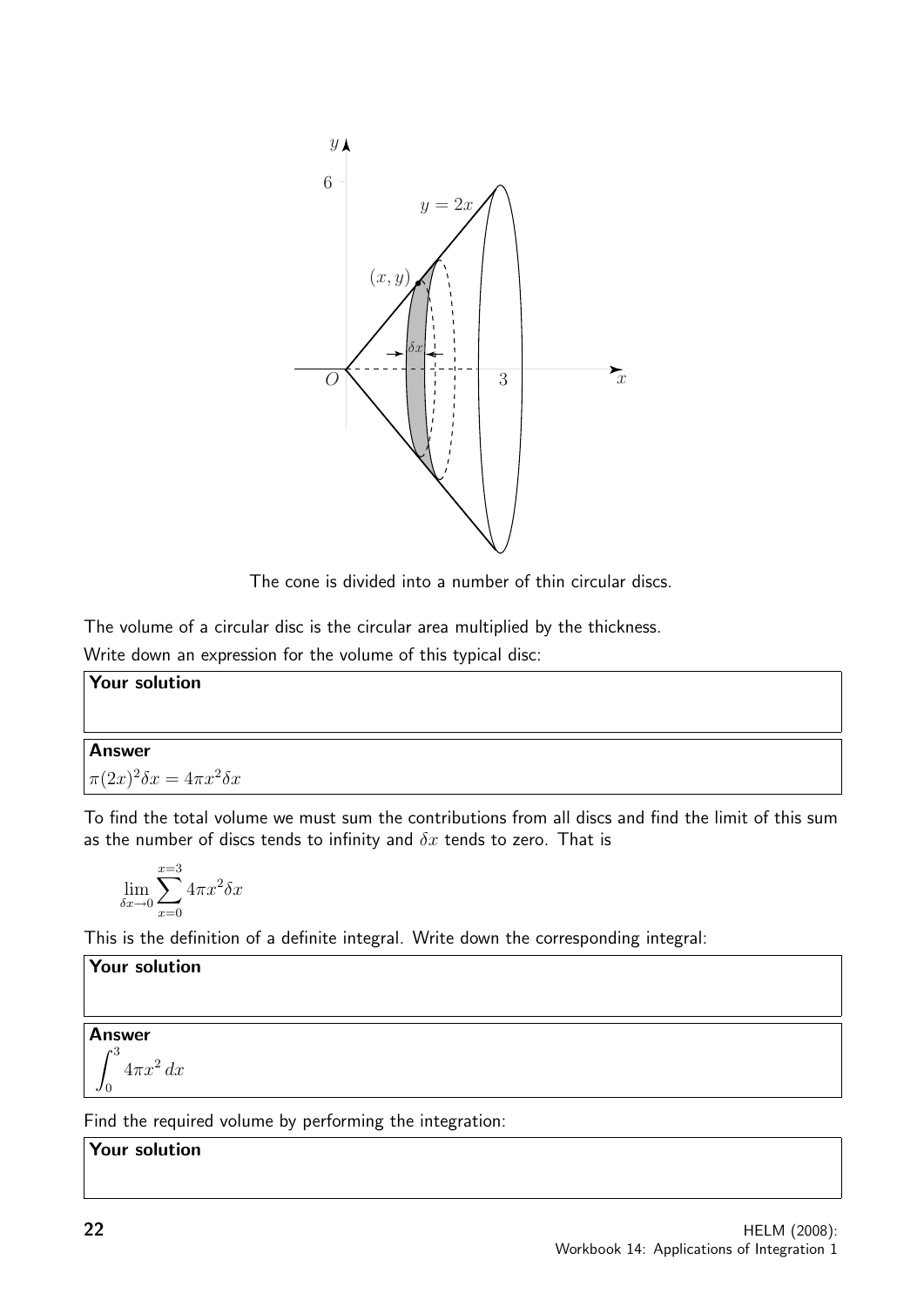

| <b>Answer</b>                                                      |  |
|--------------------------------------------------------------------|--|
| 2 J B<br>г.<br>$4\pi x^3$<br>$=36\pi$<br>$\Omega$<br>◡<br>⊐ ∪<br>╺ |  |



A graph of the function  $y=x^2$  for  $x$  between 0 and 4 is shown in the diagram. The graph is rotated around the  $x$ -axis to produce the solid shown. Find its volume.



The solid of revolution is divided into a number of thin circular discs.

As in the previous Task, the solid is considered to be composed of lots of circular discs of radius  $y$ , (which in this example is equal to  $x^2$ ), and thickness  $\delta x$ .

Write down the volume of each disc:

#### Your solution

## Answer  $\pi(x^2)^2 \, \delta x = \pi x^4 \delta x$

Write down the expression which represents summing the volumes of all such discs:

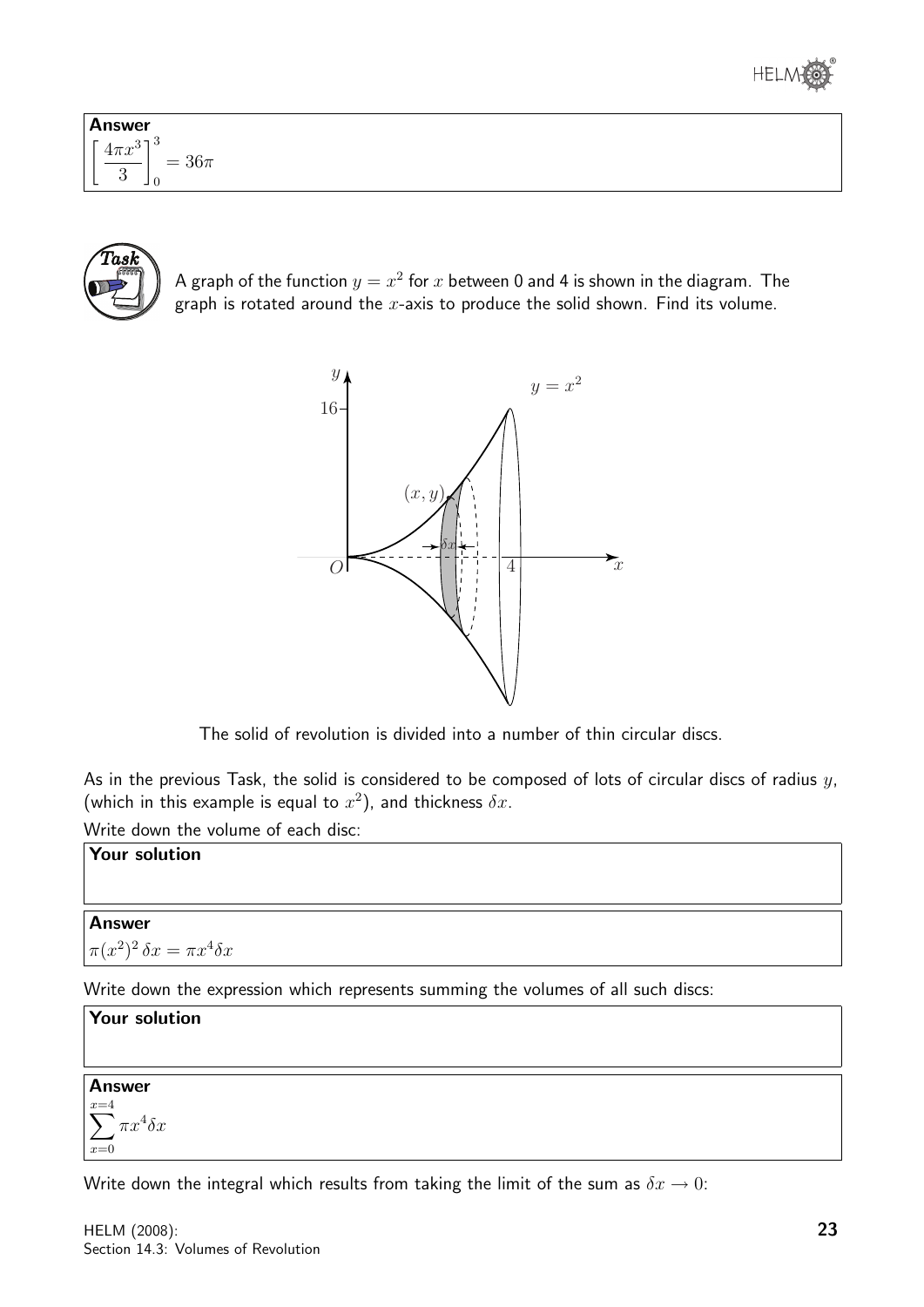#### Your solution

#### Answer

$$
\int_0^4 \pi x^4 \, dx
$$

Perform the integration to find the volume of the solid:

## Your solution Answer  $4^5\pi$  $\overline{5}$  $= 204.8\pi$



In general, suppose the graph of  $y(x)$  between  $x = a$  and  $x = b$  is rotated about the  $x$ -axis, and the solid so formed is considered to be composed of lots of circular discs of thickness  $\delta x$ .

Write down an expression for the radius of a typical disc:

## Your solution Answer y

Write down an expression for the volume of a typical disc:

| Your solution      |  |  |
|--------------------|--|--|
|                    |  |  |
| <b>Answer</b>      |  |  |
| $\pi y^2 \delta x$ |  |  |
|                    |  |  |

The total volume is found by summing these individual volumes and taking the limit as  $\delta x$  tends to zero:

$$
\lim_{\delta x \to 0} \sum_{x=a}^{x=b} \pi y^2 \delta x
$$

Write down the definite integral which this sum defines:

Your solution

## Answer

 $\int^b$ a  $\pi y^2 dx$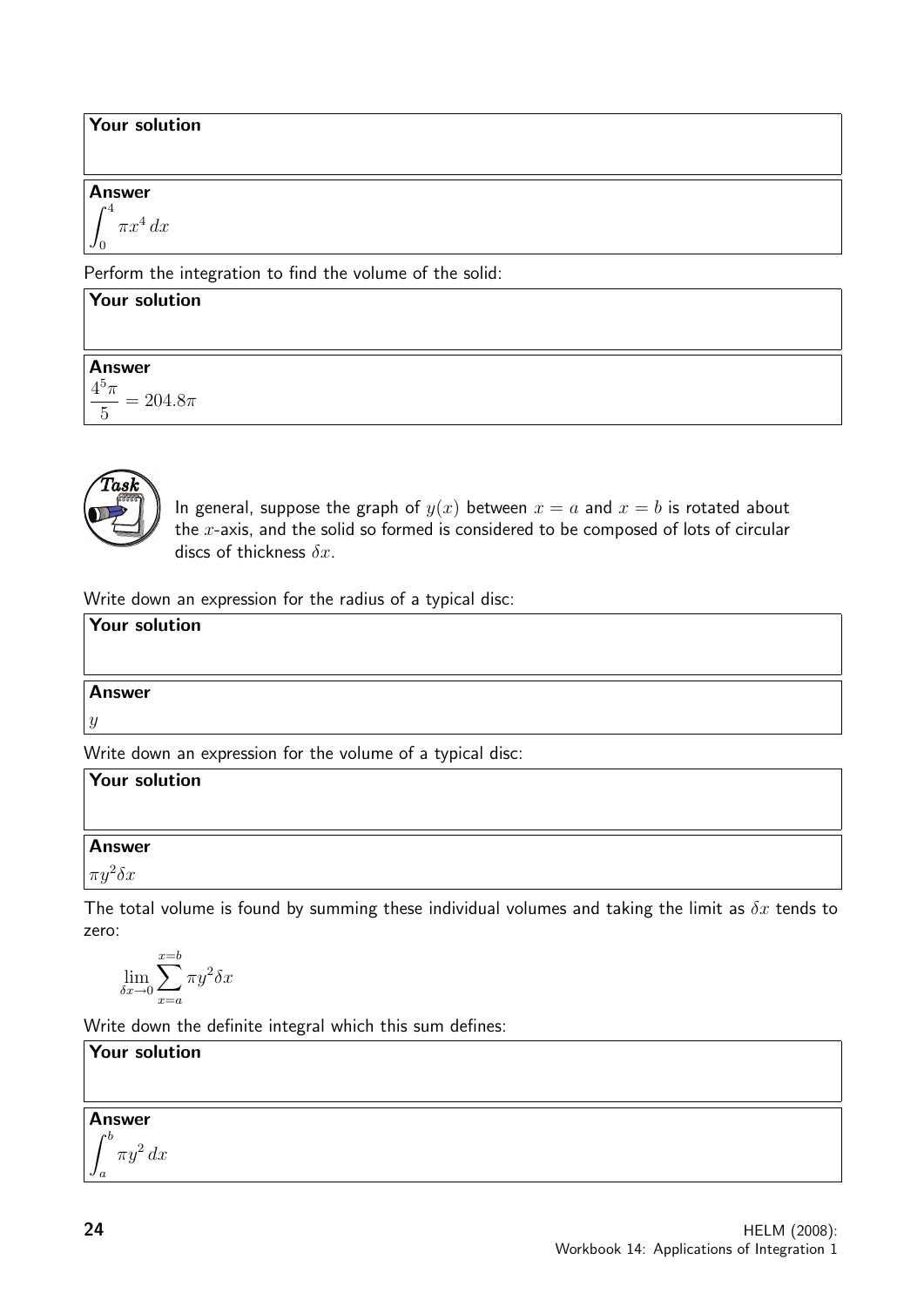



If the graph of  $y(x)$ , between  $x = a$  and  $x = b$ , is rotated about the x-axis the volume of the solid formed is  $\int^b$ 

 $\pi y^2 dx$ 

a

## **Exercises**

- 1. Find the volume of the solid formed when that part of the curve between  $y = x^2$  between  $x = 1$  and  $x = 2$  is rotated about the *x*-axis.
- 2. The parabola  $y^2=4x$  for  $0\leq x\leq 1$ , is rotated around the x-axis. Find the volume of the solid formed.

**Answers** 1.  $31\pi/5$ , 2.  $2\pi$ .

## **2. Volumes generated by rotating curves about the y-axis**

We can obtain a different solid of revolution by rotating a curve around the  $y$ -axis instead of around the  $x$ -axis. See Figure 10.



Figure 10: A solid generated by rotation around the  $y$ -axis

To find the volume of this solid it is divided into a number of circular discs as before, but this time the discs are horizontal. The radius of a typical disc is x and its thickness is  $\delta y$ . The volume of the disc will be  $\pi x^2 \delta y$ .

The total volume is found by summing these individual volumes and taking the limit as  $\delta y \to 0$ . If the lower and upper limits on y are c and d, we obtain for the volume:

$$
\lim_{\delta y \to 0} \sum_{y=c}^{y=d} \pi x^2 \delta y
$$
 which is the definite integral  $\int_c^d \pi x^2 dy$ 

HELM (2008): Section 14.3: Volumes of Revolution